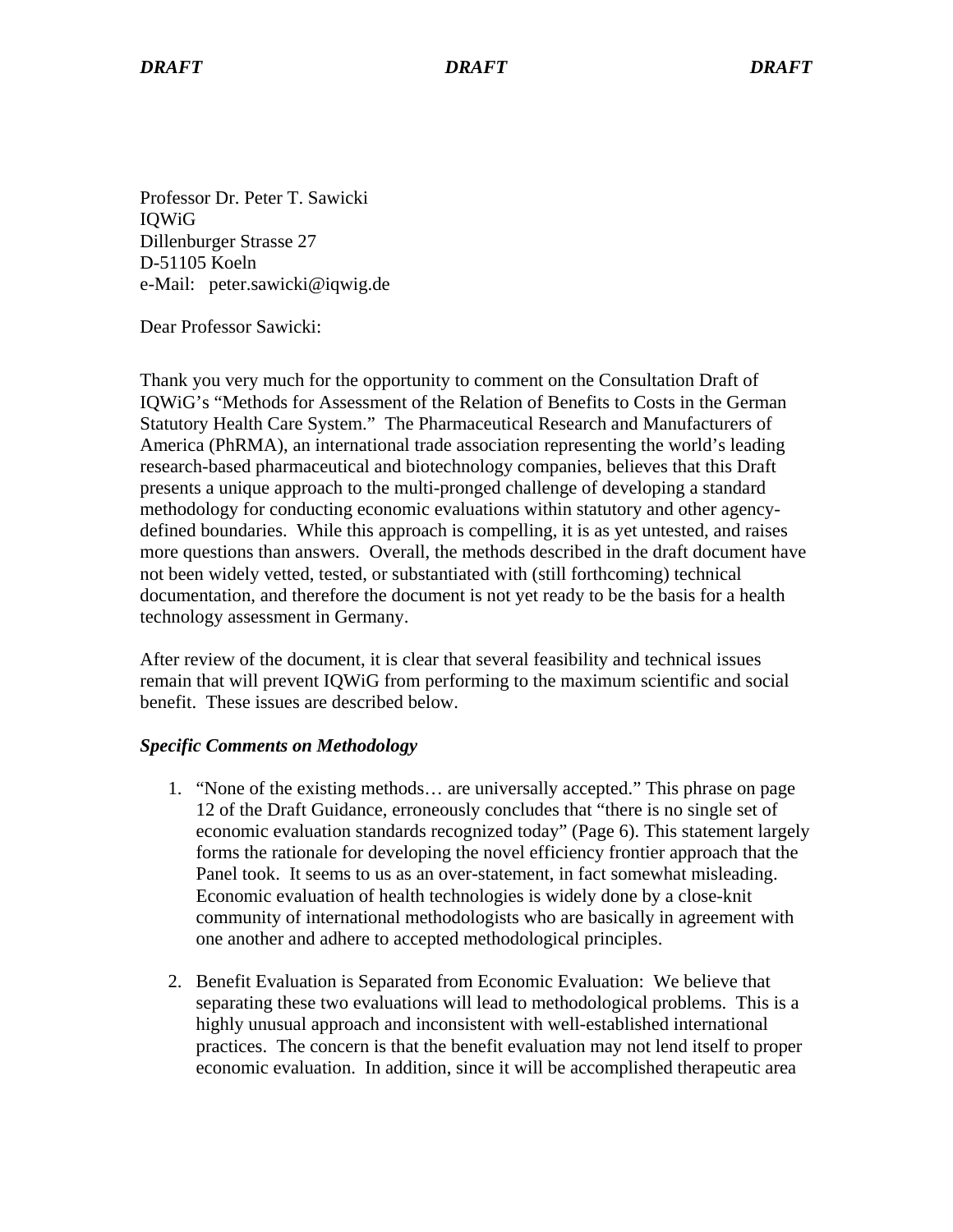by therapeutic area, it may lead to unnecessary variations across therapeutic categories.

- 3. Efficiency Frontier Feasibility: The "efficiency frontier" is a theoretically sound concept. However, it is less clear as to whether it is operationally feasible. The methods document supposes that for a new technology to be evaluated appropriately, *all* other relevant technologies that exist on the frontier be located on that frontier in order for the frontier to be extended for price setting. It would seem likely that the "frontier" position of these other technologies will not be selfapparent, which, thus, would require separate benefit and economic evaluations for each. We question the feasibility of this process due to constraints of time, funding, and scientific staff availability. Alternatively, if the document does not assume that *de novo* valuation needs to be accomplished for all relevant technologies, it must assume near perfect knowledge that is itself unreasonable.
- 4. Timing across benefit and economic evaluation: As we understand it, the benefit evaluation is not to be extended beyond the timeframe of the empirical clinical data (i.e., modeling is not anticipated); however the economic evaluation is extended to the logical time endpoint (thus, likely to include modeling). To the extent this is the case, in our judgment, it will likely cause the cost-effectiveness solution to be invalid.
- 5. Therapeutic Boundaries: It is unclear as to how IQWiG will interpret the scope of a therapeutic class (e.g. SSRI's as a class; versus alternative methods for treating depression). For technical evaluation purposes, it would seem that narrow is better (e.g. easier, more coherent); but the narrower the boundaries the less useful for optimal societal decision-making. This needs clarification, likely debate, and one of the many elements addressed by the pilot studies suggested above.
- 6. Perspective: Virtually all textbooks and methodological treaties state unequivocally that the optimal and proper perspective for cost-effectiveness evaluations is the societal perspective. However, the Draft recommends a much narrower health insurer perspective. We recommend that the societal perspective be adopted as either the primary perspective or as a secondary, what has been termed by others as a "reference case."
- 7. Existing "Less Effective" Technologies: The methods paper proposes to evaluate only technologies that are deemed to be superior (more effective) than present ones. As a result, however, certain cost-effective technologies that do, in fact, reside on the efficiency frontier will remain unevaluated, which could lead to less optimal societal benefits and, even, less access to otherwise valued products. Also, it is not clear to what "superior" refers. A therapy that is superior in all dimensions (efficacy, safety, compliance, etc.)? Or in more than half of the important dimensions? Or is it sufficient to be superior in one dimension?